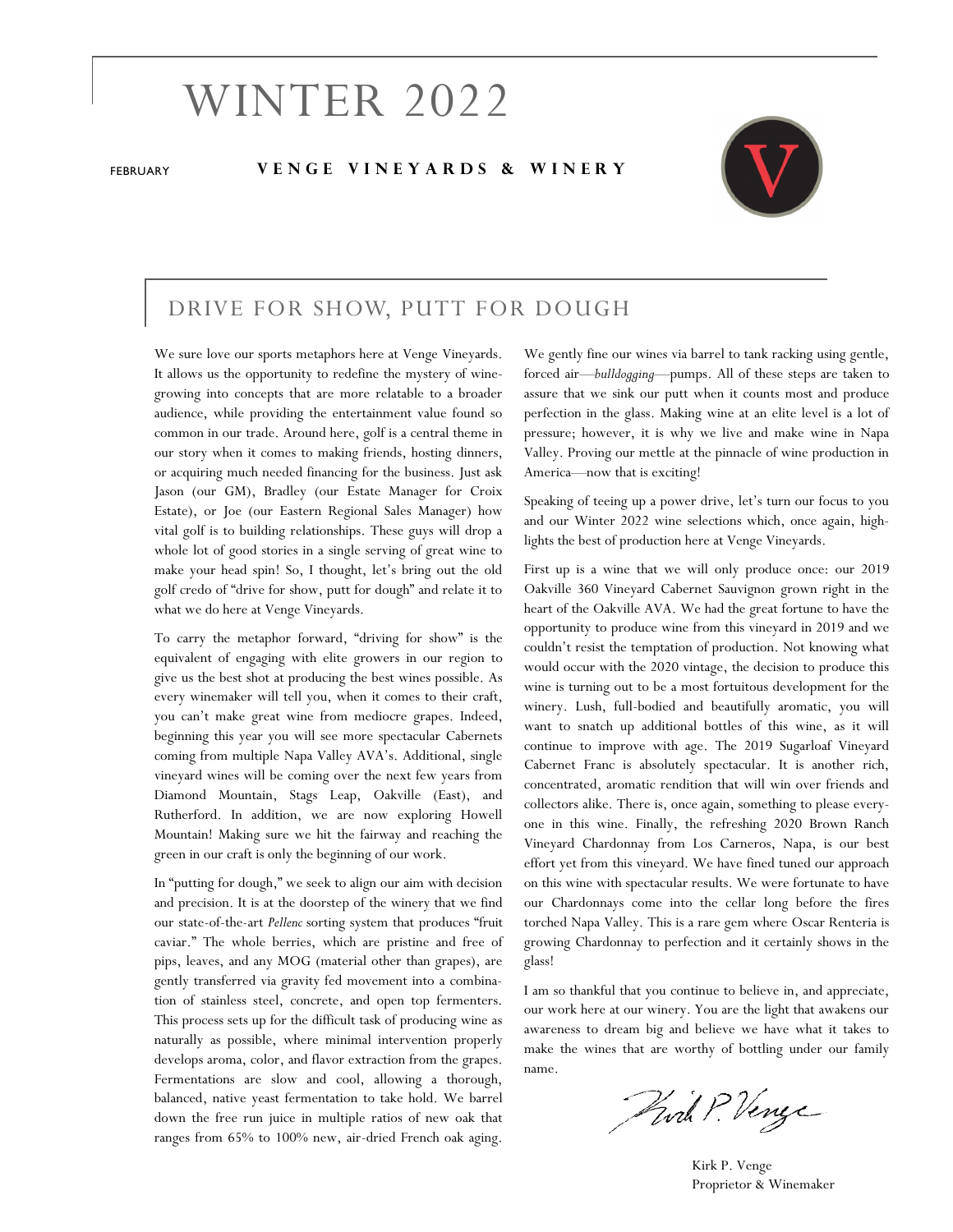## 2019 Oakville 360 Vineyard, Oakville, Napa Valley

*"This will be the first and only vintage produced of Oakville 360 Vineyard Cabernet Sauvignon. What a rare treat to have the opportunity to produce a bottling from this renowned vineyard."* 

The Oakville AVA extends over and expanse of welldrained gravel soil between the Vaca and Mayacamas Mountains. The soils found in the AVA are the result of sedimentary deposits from the hills that form Napa Valley. What makes Oakville's climate distinctive is its transitional, mid-valley location. Oakville is just far enough south to receive regular morning fog from the San Francisco and San Pablo bays, which slows the warming in the early morning hours. Once the fog lifts by mid-morning, Oakville receives the full benefit of the Napa Valley sun. When afternoon temperatures begin to peak, the bay pushes in cool air to the north to reset the cooling cycle for the evening. Ideal conditions for inducing perfection in the glass!

The Renteria family has been farming in the Napa Valley since 1962.The Renteria 360 Vineyard is located on the north end of Oakville, at the

border of Rutherford, just off Silverado Trail. The 60-acre vineyard was planted in 2012 and is comprised of multiple blocks with different clone and rootstock combinations. The wine is crafted from three distinct blocks of Cabernet Sauvignon clones 4, 15, and 169.

Renteria Vineyard Management was founded in 1987 by Salvador Renteria, with guiding principles focused on respect, care, and integrity. Salvador Renteria is a Mexican immigrant from Jalisco, who followed his older brother north to Napa Valley to work a wine grape harvest in the early 1960's. Salvador had been working as a barber in Mexico, but was tempted by the endless opportunities California had to offer. This trip to Napa Valley was truly the start of something better. Renteria's ethos aligned with our values so closely, that Kirk Venge became consulting Winemaker for Renteria Family Wines.

This will be the first and only vintage produced of Oakville 360 Vineyard Cabernet Sauvignon.

The serendipitous fortune found from this vineyard in 2019 led to our decision to make a one-off, Oakville classic Cabernet Sauvignon. What a rare treat to have the opportunity to produce a bottling from this vineyard, renown among the farming insiders within the Oakville AVA.

Wonderfully aromatic on the nose, this wine invites you in and reminds you why Oakville is so interesting. Ripe black fruits lead to silky, soft tannins, black olive, mocha, star anise, baking spices, and vanillin are deftly balanced with a touch of acid to round out the savory finish. Quintessential Oavkille Cabernet Sauvingon, this wine will age gracefully through 2030, when aged in proper conditions.

#### 94 Points-2019 Oakville 360 Vineyard Cabernet Sauvignon

"Deep garnet-purple colored, the 2019 Cabernet Sauvignon Oakville 360 Vineyard rockets out of the glass with energetic scents of baked plums, stewed black cherries and blackcurrant jelly, followed by hints of tar and cedar. The full-bodied palate is jam-packed with juicy black fruits, framed by plush tannins and just enough freshness, delivering a long, opulent finish." Robert Parker's *Wine Advocate*, Lisa Perotti-Brown, November 2021

## 94 Points-2019 Sugarloaf Vineyard Cabernet Franc

"Deep garnet-purple colored, the 2019 Cabernet Franc Sugarloaf Vineyard leaps with vibrant kirsch, red currant jelly and fragrant soil scents, plus pencil lead and mossy tree bark hints with a waft of roses. The full-bodied palate has a firm, fine grained tannic structure with lovely freshness and loads of red and black fruit layers, finishing long and perfumed." Robert Parker's *Wine Advocate*, Lisa Perotti-Brown, November 2021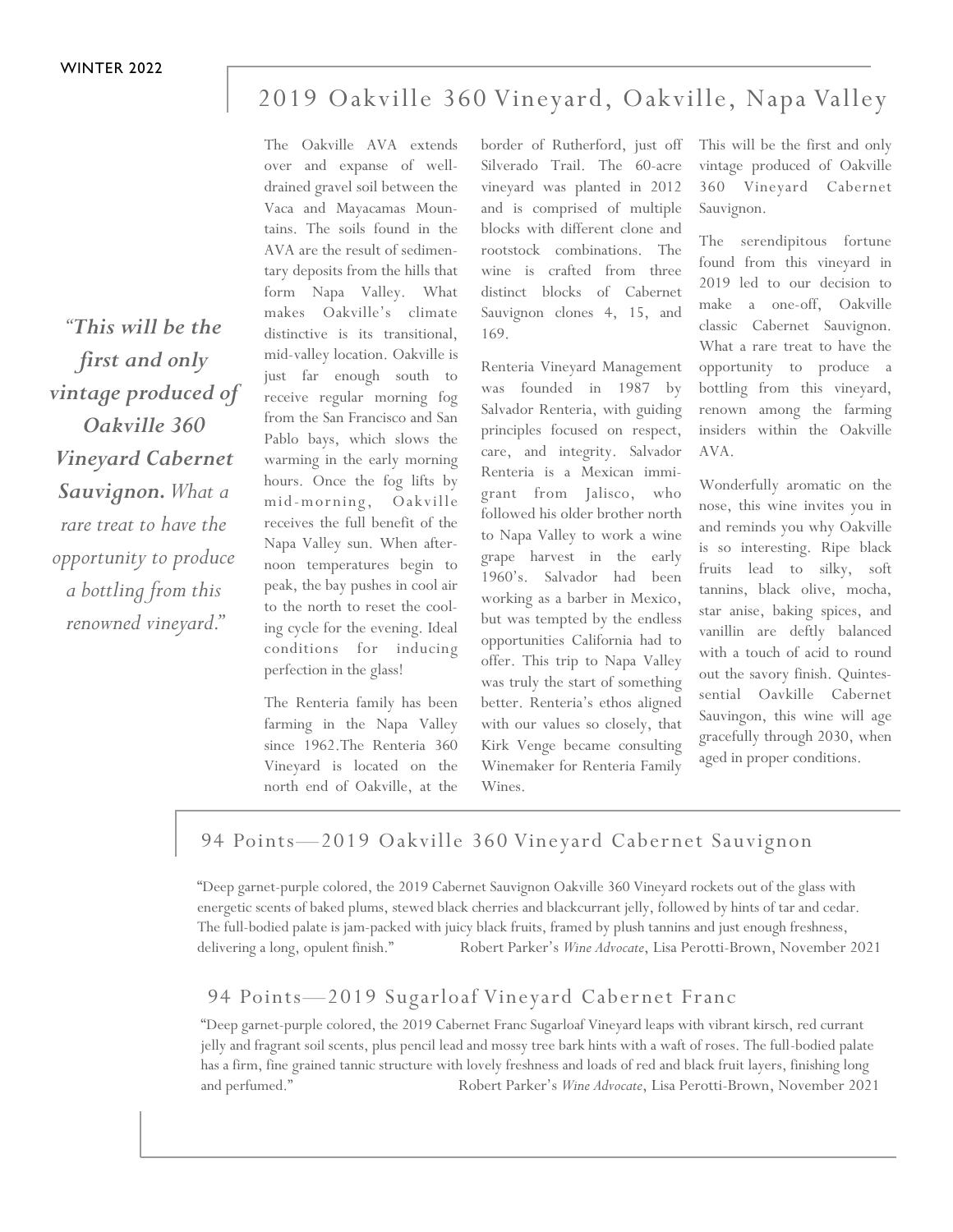## 2019 Sugarloaf Vineyard Cabernet Franc, Napa Valley

perfection, one finds great richness and fruit with well balanced acidity. depth in the variety. The significant complexity found in the 2019 vintage is a testament to the uniqueness of the block temperature fluctuations. The resulting guarantee it holds a prominent place in when grown to perfection. your cellar for years to come.

Located adjacent to Phelps and Cakebread Vineyards, Sugarloaf Vineyard was planted on hillsides with rocky soils in the Napa Valley AVA. The elevation ranges from 250 to 1050 feet above sea level. The area faces southwest towards San Pablo Bay and the climate is moderately warm with afternoon marine winds cooling the warmer air surrounding the hillsides. The rocky soils promote low to moderate vigor creating balanced hillside fruit with velvet-like tannins.

Cabernet Franc are grown here, producing wines that are classically fruit-forward the work of what used to take 8 people.

and its proximity to ideal diurnal forms the body of our Arsenal BDX wine has structure and depth that will ety produces a wine that stands on its own 65% new, 3-year-air-dried French oak Used historically in our wines as a blending varietal that shores up the flavor gaps in valley floor Cabernet Sauvignon, or "Reverse Bordeaux" blend, this noble vari-

> We understand that a fair number of wine consumers are hesitant to embrace Cabernet Franc. If not grown in the right climate, in the right soils, and to full ripeness, the variety can be esoteric, requiring the right foods to coax out its personality. However, when the environment is appropriate and the fruit allowed to grow to full maturity and ripeness, Cabernet Franc is a work worth contemplation.

Merlot, Cabernet Sauvignon, and ing machines as it has the capacity to sort Our Cabernet Franc is hand-picked and moved to our four stage *Pellenc* sorting system. We call this the "Ferrari" of sortgrapes flawlessly and allow 2 people to do

When Cabernet Franc is grown to and supple, displaying notes of opulent The resulting destemmed berries produce what we call "grape caviar." From the sorting stage, we move the whole berries via gravity into a combination of stainless steel and concrete fermentation tanks, where time on skins lasts approximately 16 days. The free run juice is moved to barrels to age for 18 months. Gentle barrel-to-tank racking via *bulldogging* compressed air aids in naturally clarifying the wine, bottling unfiltered.

> Aromatically, our second vintage of Cabernet Franc is a true classic: Sweet, fragrant aromas of freshly pulled rose petals, robust tobacco, sweet cedar smoke, black fruits and truffles pique curiosity. The palate is luxurious! Fine grained tannins complemented by sugared blackberries, semi-sweet chocolate, warm clove and star anise lead to a savory and delicious finish.

# 2020 Brown Ranch Vineyard "Dijon Clone 76" Chardonnay Los Carneros, Napa Valley

In 2012 the Renteria's purchased the 30 ment team decided to keep the rootstock, Vineyard and Beaulieu's Vineyard No.9 Dijon Clone 76 budwood set atop preon Old Sonoma Road.

Twenty nine acres of vines (Pinot Noir and Chardonnay) were already planted but most of these vines were afflicted with a fungi disease, Eutypa (otherwise known as the Dead-arm Dieback) causing trunks or arms of the vines to essentially rot and die. Rather than pulling all of these vines out, their vineyard manage-

acre Brown Ranch (formerly associated cut off the trunk just above the soil and with Saintsbury Winery and formerly a allow a bud from the varietal to grow, cattle grazing ranch taking its name from training it into a new trunk and then the former owner, Nadine Brown). The trellising it when it became of size. The vineyard is bordered by HdV's Hyde Brown Ranch's hillside alluvial soils, with existing rootstock, make a Chardonnay that is worthy of producing under the Venge name.

> Following tradition, our Chardonnays are harvested and whole-cluster pressed into neutral French Oak, where primary and secondary native fermentation took place over a period of four months. The long, slow fermentation process assures silky

consistency. Aged *sur-lie* for an extended period without stirring, this wine was fined via gentle racking and cold stabilization, bottling unfiltered.

We love the results from the 2020 vintage! Freshly balanced and stylish, featuring a light, pale straw presence in the glass with a bouquet of mild allspice, citrus zest, toasted pine nuts and pecans, rocky flints, and lightly toasted oak. Crisp, savory pineapple, sweet delicious apple, savory stone fruit, and ripe pear lead into mouthwatering deliciousness.